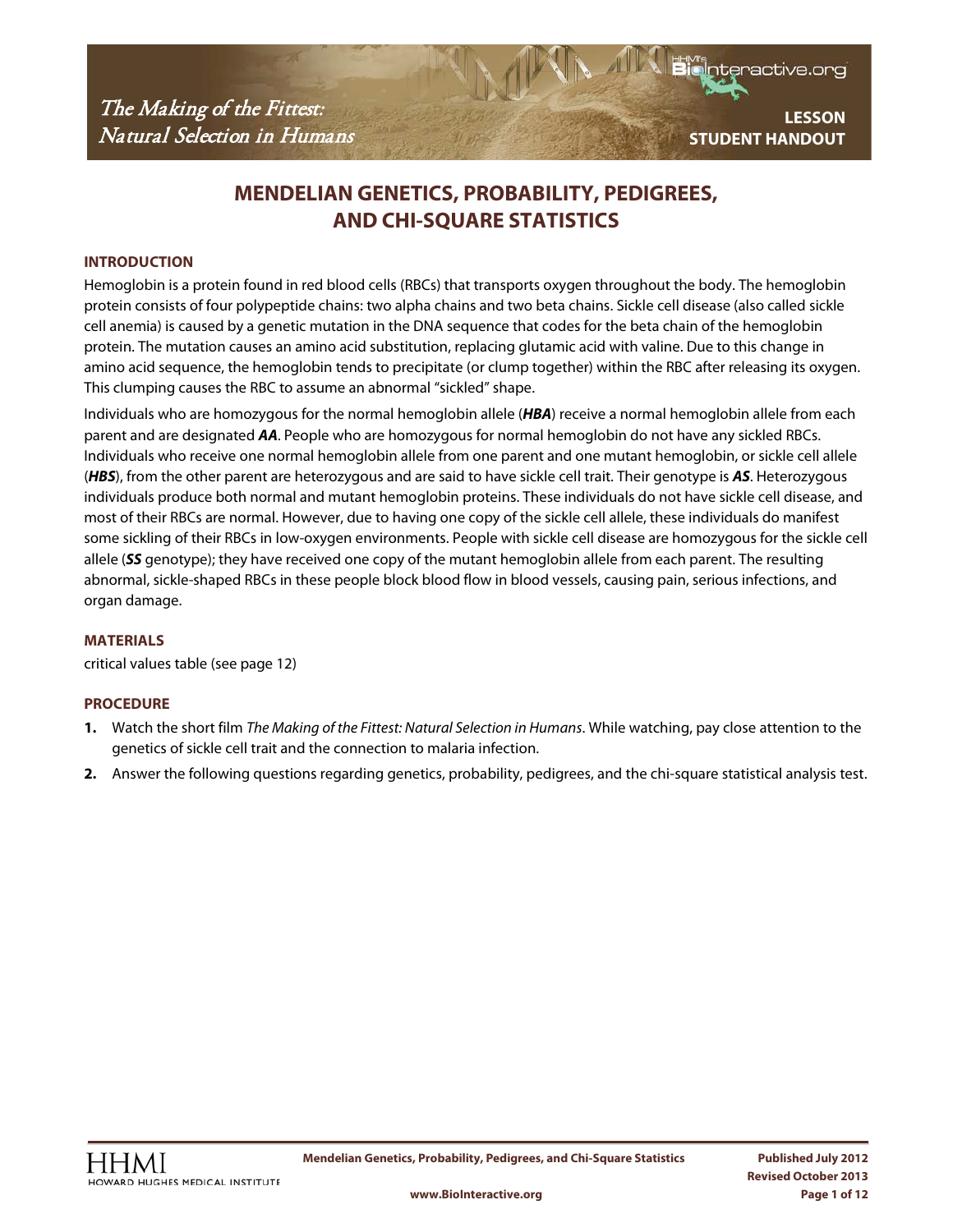**LESSON STUDENT HANDOUT**

#### **QUESTIONS**

MENDELIAN GENETICS AND PROBABILITY

**1.** If two people with sickle cell trait have children, what is the chance that a child will have normal RBCs in both highand low-oxygen environments? What is the chance that a child will have sickle cell disease? Write the possible genotypes in the Punnett square.



Normal RBCs in high- and

low-oxygen environments

Sickle cell disease

- a. What is the chance that a child will carry the *HbS* gene but not have sickle cell disease? \_\_\_\_\_\_\_\_\_\_\_\_\_\_\_\_\_\_
- b. What are the chances that these parents will have three children who are homozygous for normal RBCs? (Show your work.) \_\_\_\_\_\_\_\_\_\_\_\_\_\_\_\_\_\_\_\_\_\_\_\_\_\_\_
- c. What are the chances that these parents will have three children who have both normal and mutant hemoglobin beta chains? (Show your work.) \_\_\_\_\_\_\_\_\_\_\_\_\_\_\_\_\_\_\_\_\_\_\_\_\_\_\_
- d. What are the chances that all three of their children will show the disease phenotype? (Show your work.)
- e. What are the chances that these parents will have two children with sickle cell trait and one with sickle cell disease? (Show your work.) \_\_\_\_\_\_\_\_\_\_\_\_\_\_\_\_\_\_\_\_\_\_\_\_\_\_\_
- f. In the cross above, if you know that the *child does not have sickle cell disease*, what is the chance that the child has sickle cell trait?
- **2.** An individual who has sickle cell trait has children with an individual who does not have the *HbS* allele.
	- a. What are the genotypes of the parents? \_\_

\_\_\_\_\_\_\_\_\_\_\_\_\_\_\_\_\_\_\_\_\_\_\_\_\_\_\_

b. In the Punnett square, show all the possible genotypes of their children. State the genotype and phenotype ratios of the offspring.



- c. What are the chances that any one of this couple's children will have sickle cell disease? \_\_\_\_\_\_\_\_\_\_\_\_\_\_\_\_\_\_
- d. If this couple lives in the lowlands of East Africa, what are the chances that one of their children would be resistant to malaria if exposed to the malaria parasite? \_\_\_\_\_\_\_\_\_\_\_\_\_\_\_\_\_\_\_\_\_\_\_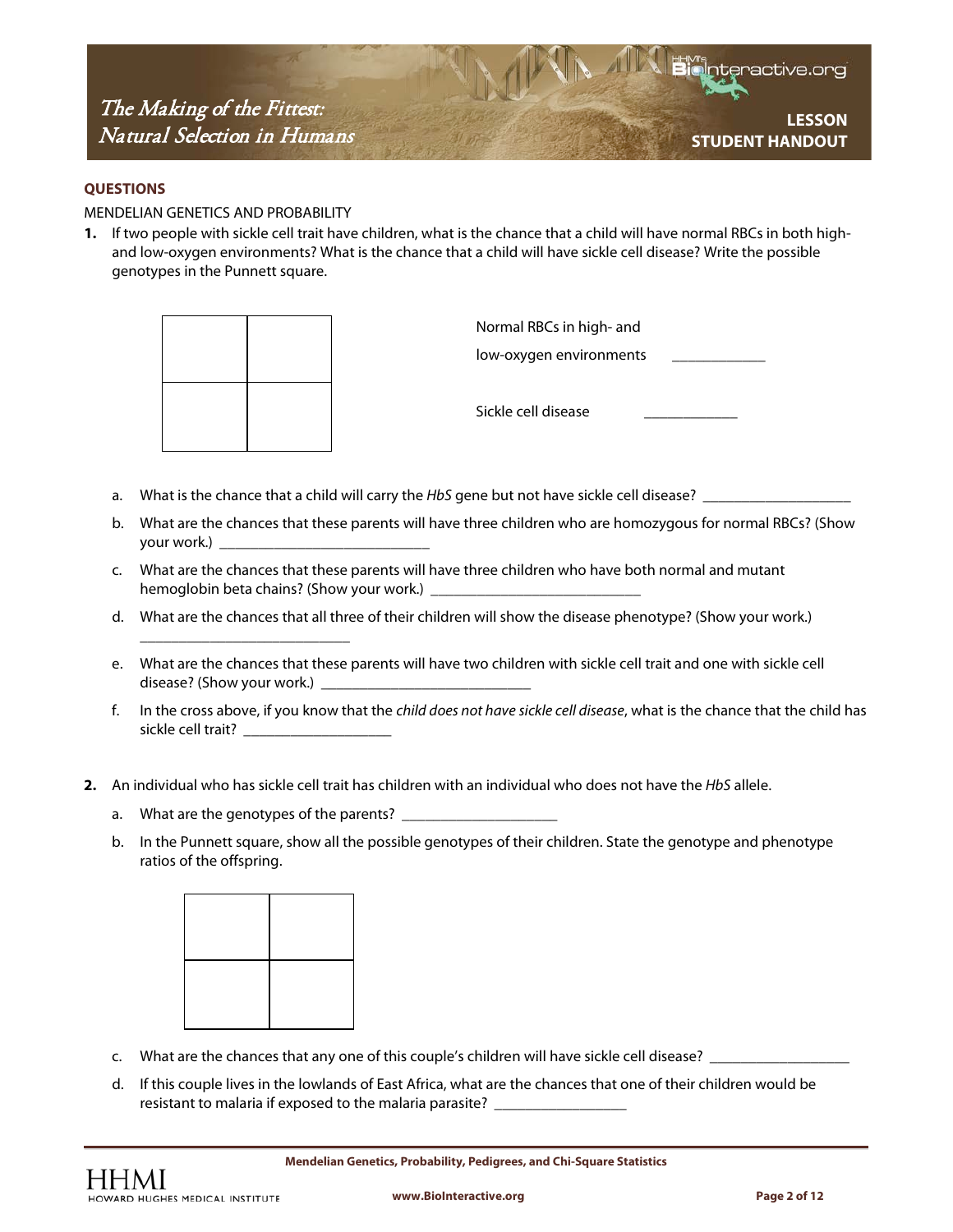**LESSON STUDENT HANDOUT**

- **3.** A woman with sickle cell disease has children with a man who has sickle cell trait. Answer the following questions.
	- a. What are the genotypes of the parents?
	- b. What is the genetic makeup of the gametes the mother can produce? \_\_\_\_\_\_\_\_\_\_\_
	- c. What is the genetic makeup of the gametes the father can produce? \_\_\_\_\_
	- d. In the Punnett square, show all the possible genotypes of their children. Then summarize the genotype and phenotype ratios of the possible offspring.



\_\_\_\_\_\_\_\_\_\_\_\_\_\_\_\_\_\_\_\_\_\_\_\_\_\_\_\_\_\_\_\_\_\_\_\_\_\_\_

- e. What are the chances that any one of this couple's children will have sickle cell disease?
- f. If this couple moves to the lowlands of East Africa and has children, which of their children would be more likely to survive? Explain your answer.
- **4.** In humans, blood type is a result of multiple alleles:  $A$ ,  $B$ , and  $I^O$ . A few simple rules of blood type genetics are that
	- *is dominant over*  $*i*<sup>o</sup>$ *,*
	- *I <sup>B</sup>* is dominant over i*<sup>O</sup>*, and
	- *I<sup>A</sup>I<sup>B</sup>* are codominant.

Two parents who are heterozygous for type A blood and have sickle cell trait have children. Answer the following questions.

- a. What is the genotype of the parents? \_\_\_\_\_\_\_\_\_\_\_\_\_\_\_\_\_\_\_\_
- b. What are the genetic makeups of all the possible gametes they can produce? \_\_\_\_\_\_\_\_\_
- c. Complete the dihybrid Punnett square to determine the frequency of the different phenotypes in the offspring. (Note: Consider blood type and normal versus mutant hemoglobin in the various phenotypes.)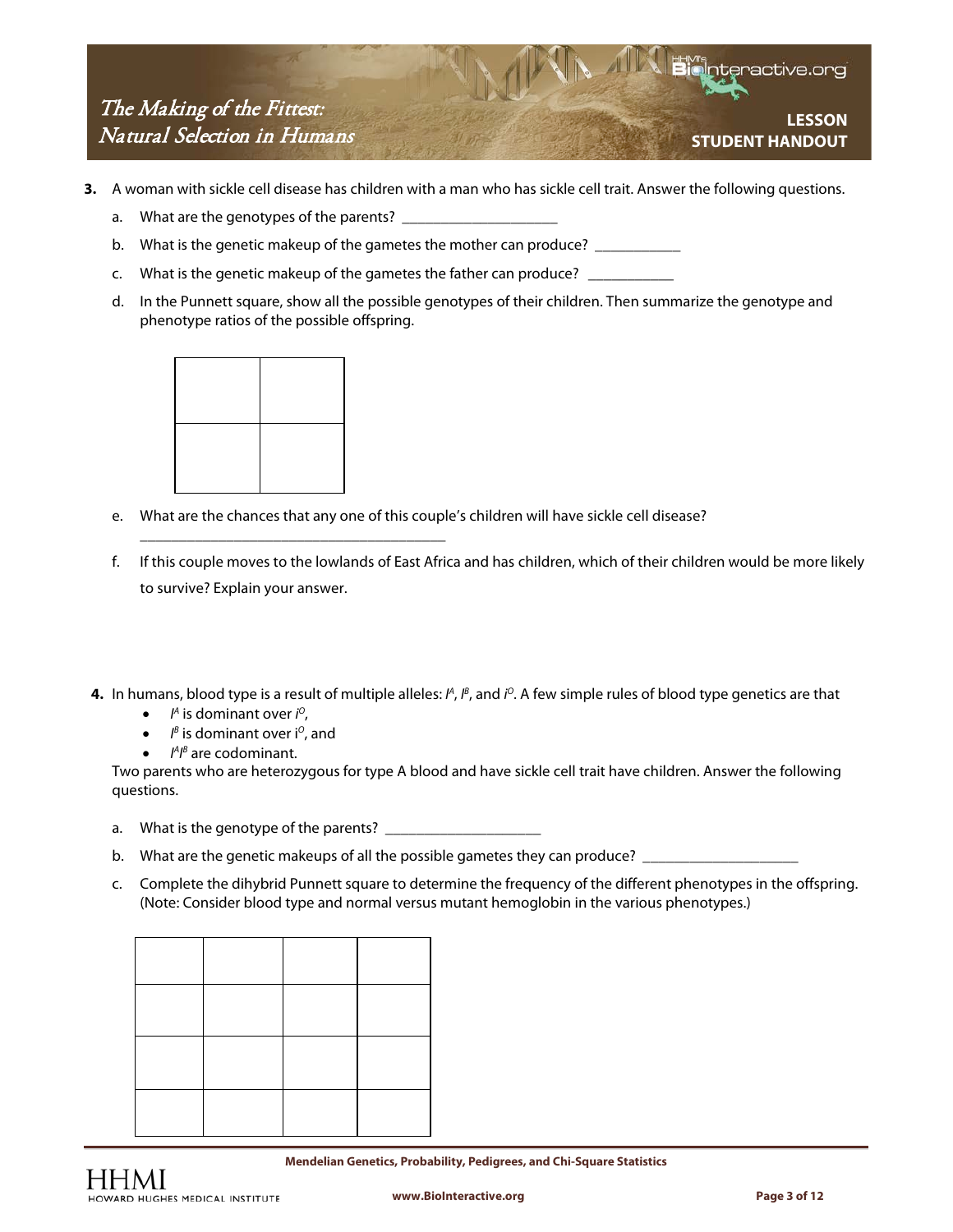

**5.** Now try a different way of solving a dihybrid cross. Because of Mendel's (second) law of independent assortment, you can work with the blood type gene and the hemoglobin gene separately. Set up two monohybrid crosses with the following parents: the mother is heterozygous for type B blood and has sickle cell trait, while the father has type AB blood and also has sickle cell trait.



\_\_\_\_\_\_\_\_\_\_\_\_\_\_\_\_\_\_\_\_\_\_\_\_\_\_\_\_\_\_\_\_\_\_\_\_\_\_\_\_\_

\_\_\_\_\_\_\_\_\_\_\_\_\_\_\_\_\_\_\_\_\_\_\_\_\_\_\_\_\_\_\_\_\_\_\_\_\_\_\_\_\_

\_\_\_\_\_\_\_\_\_\_\_\_\_\_\_\_\_\_\_\_\_\_\_\_\_\_\_\_\_\_\_\_\_\_\_\_\_\_\_\_\_



- a. What are the chances that a child of this couple will have type B blood and sickle cell trait? (Show your work.)
- b. What are the chances that a child will have type AB blood and will not have sickle cell disease? (Show your work.)
- c. What are the chances that a child will have type B blood and sickle cell disease? (Show your work.)
- d. What are the chances that a child will have type B blood and at least some normal hemoglobin? (Show your work.)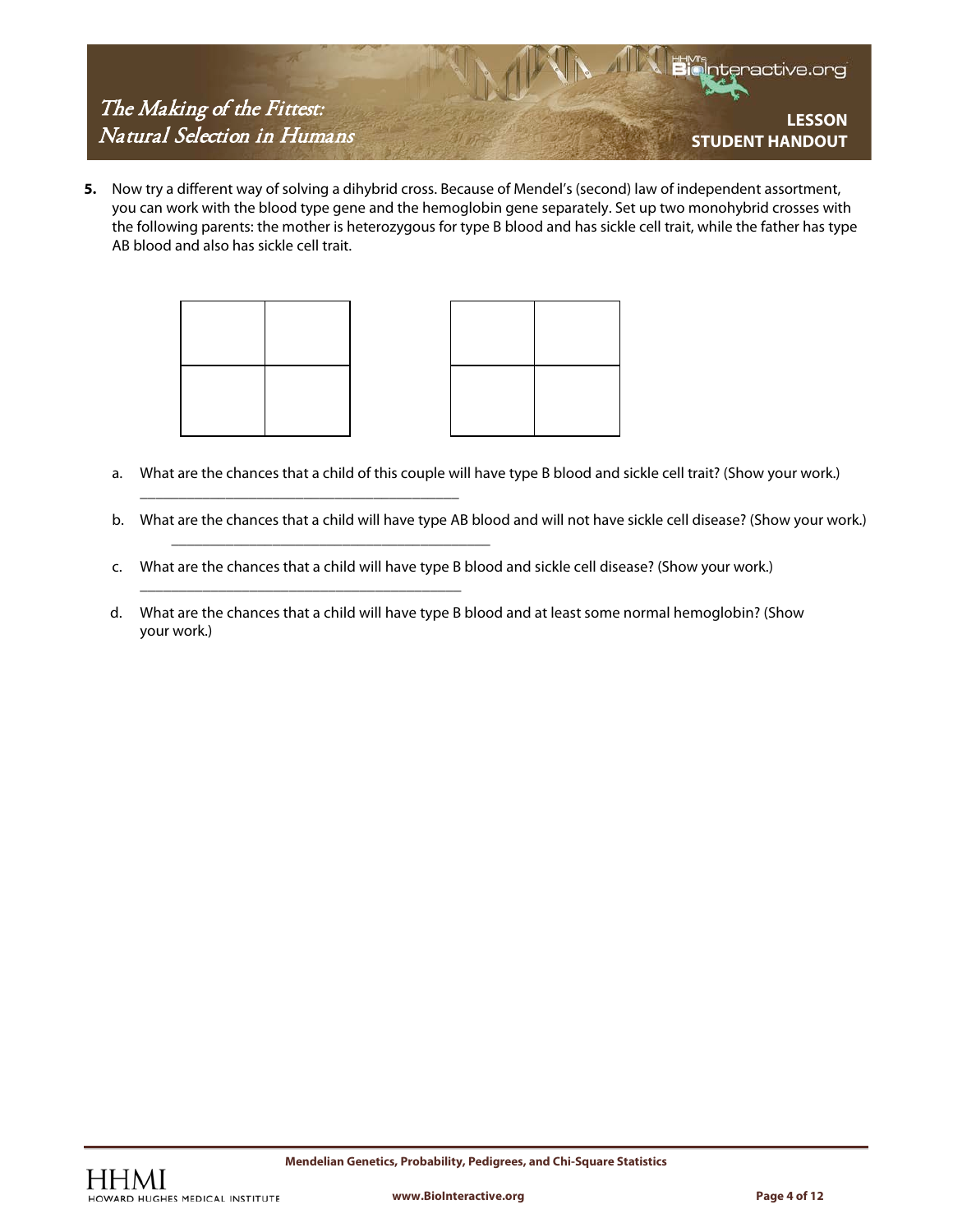

#### PEDIGREES

**6.** The following pedigree traces sickle cell disease through three generations of a family. Use the pedigree to answer the following questions.





- a. What is the genotype of the father in the first generation?
- b. What is the genotype of the daughter in the second generation?
- c. What is the genotype of individual 3 in the second generation? How do you know?
- d. If the couple in the second generation has another child, what are the chances the child will have the following? Sickle cell disease \_\_\_\_\_\_\_\_\_\_\_\_\_\_ Sickle cell trait \_\_\_\_\_\_\_\_\_\_\_\_\_\_ Completely normal hemoglobin \_
- e. If the entire family moves to the lowlands of East Africa, four of the five males in the pedigree will have two genetic advantages over the other individuals in the family. Explain the two advantages.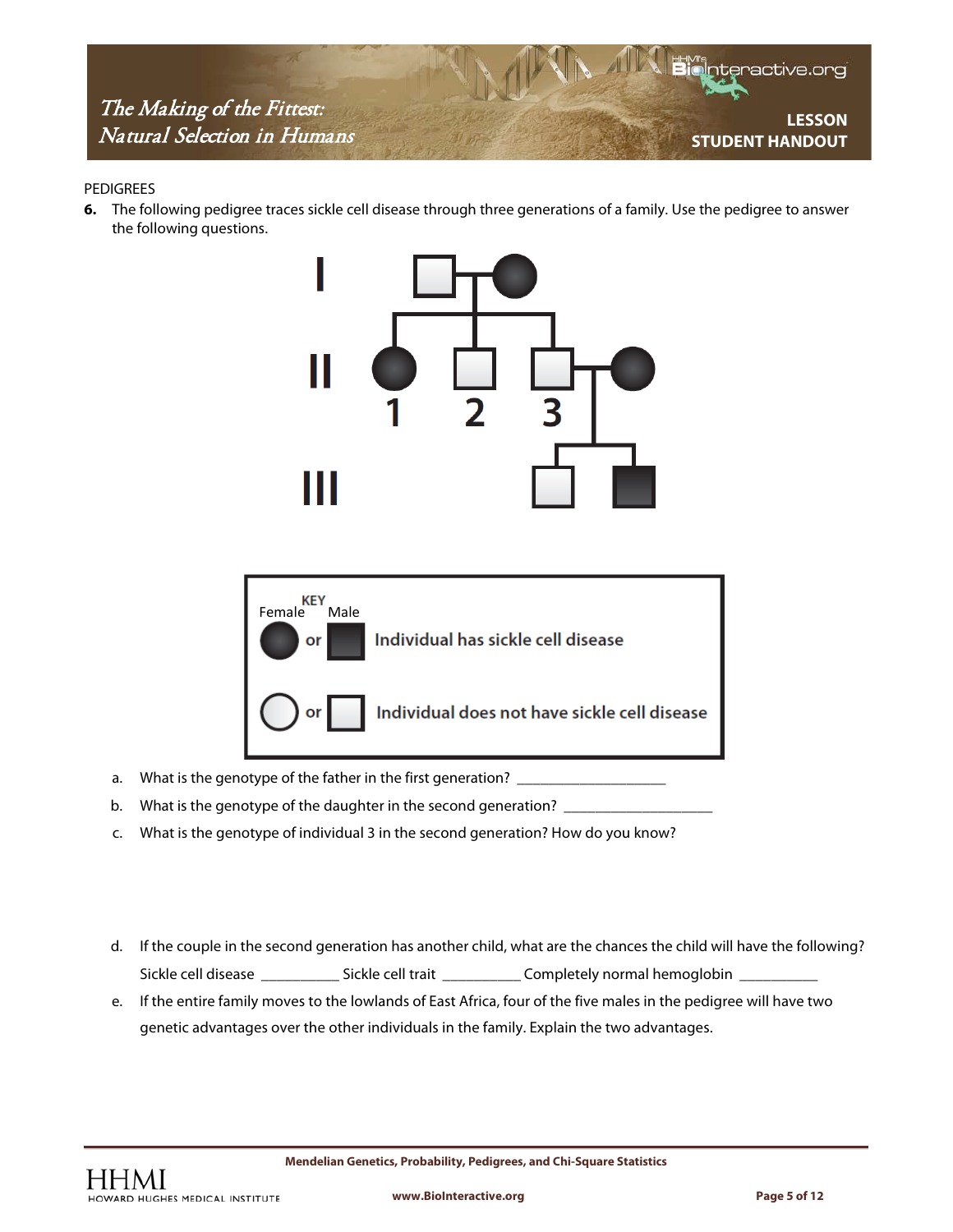

**7.** The following pedigree traces sickle cell disease through four generations of a family living in New York City. Use the pedigree to answer the following questions.



- a. What is the genotype of the mother in the first generation? \_\_\_\_\_\_\_\_\_\_\_\_\_\_\_\_\_
- b. What are the possible genotypes of the father in the first generation? \_\_\_\_\_\_
- c. What can you say about the genotype of all the children of the couple in the first generation? Explain your answer.
- d. Regarding the answer to Question 7c, based on where the family resides, why would this genotype be considered a disadvantage?
- e. What are the genotypes of the parents in the third generation? Explain how you know. Mother \_\_\_\_\_\_\_\_\_ Father \_\_\_\_\_\_\_\_\_
- f. What is the possible genotype or genotypes of the mother in the second generation? \_\_\_\_\_\_\_\_\_\_
- g. If the couple in the third generation has another child, what are the child's chances of the following? Having sickle cell disease \_\_\_\_\_\_\_\_\_\_

Having sickle cell trait \_\_\_\_\_\_

Being homozygous for normal RBCs \_\_\_\_\_\_\_\_\_\_

Being resistant to malaria and not having sickle cell disease \_\_\_\_\_\_\_\_\_\_

**Mendelian Genetics, Probability, Pedigrees, and Chi-Square Statistics**

**www.BioInteractive.org Page 6 of 12**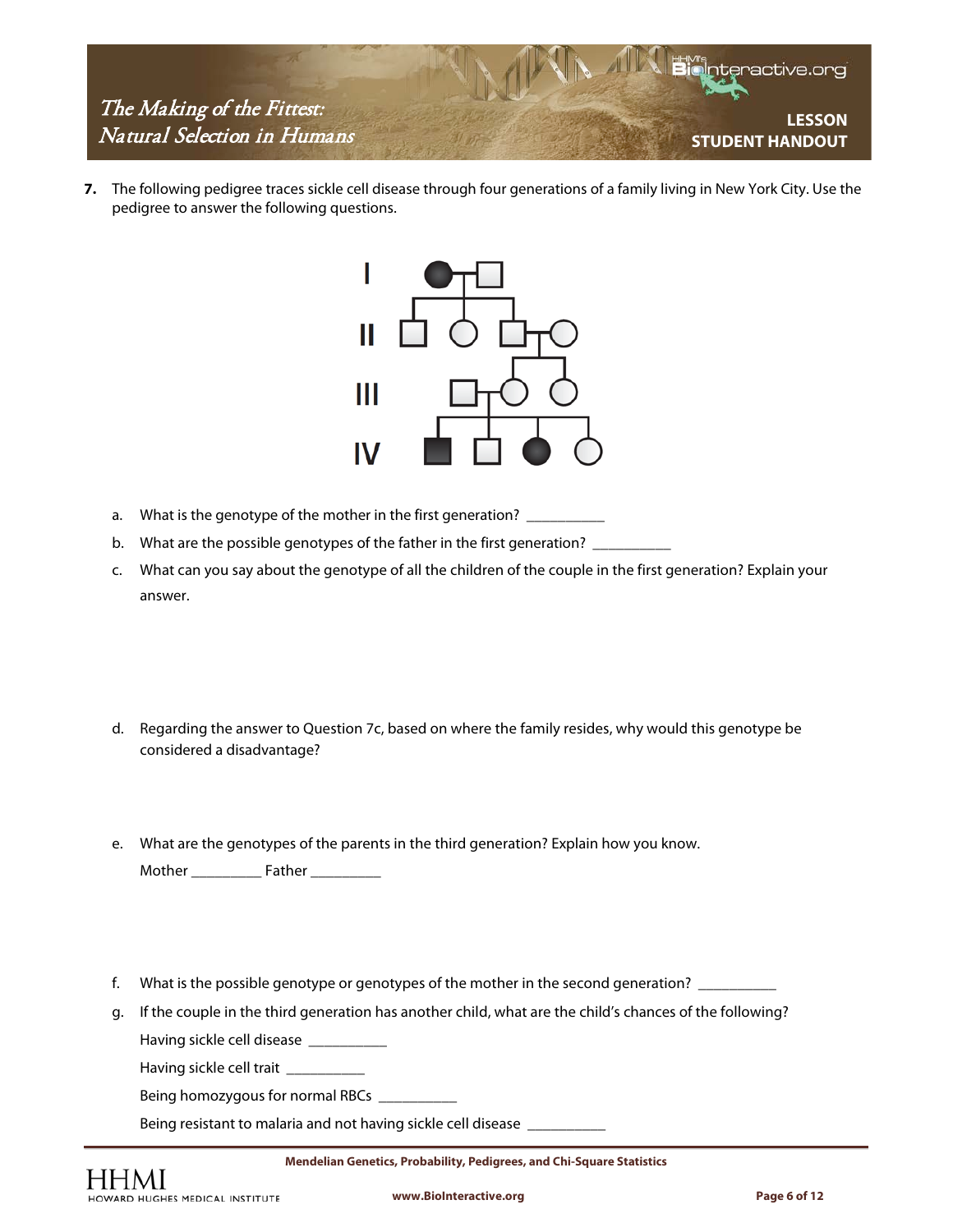

**8.** The following pedigree traces sickle cell disease through four generations of a family living in the highlands of eastern Africa. Use the pedigree to answer the following questions.



a. What are the genotypes of the following individuals? (If more than one genotype pertains, include all possibilities.)

Individual 1 \_\_\_\_\_\_\_\_\_\_ Individual 10 \_\_\_\_\_\_\_\_\_\_

Individual 2 \_\_\_\_\_\_\_\_\_\_ Individual 13 \_\_\_\_\_\_\_\_\_\_

Individual 7 \_\_\_\_\_\_\_\_\_\_ Individual 17 \_\_\_\_\_\_\_\_\_\_

- b. If individuals 13 and 14 have another child, what are the chances that the child will have sickle cell disease?
- c. If the same couple has three more children, what are the chances that the three children will have sickle cell trait? (Show your work.) \_
- d. Based on where this family lives, is the sickle cell trait genotype a genetic advantage? Explain.

e. If individuals 8 and 9 have four more children, what are the chances that two of the children will be homozygous for normal RBCs? Explain why.

\_\_\_\_\_\_\_\_\_\_\_\_\_\_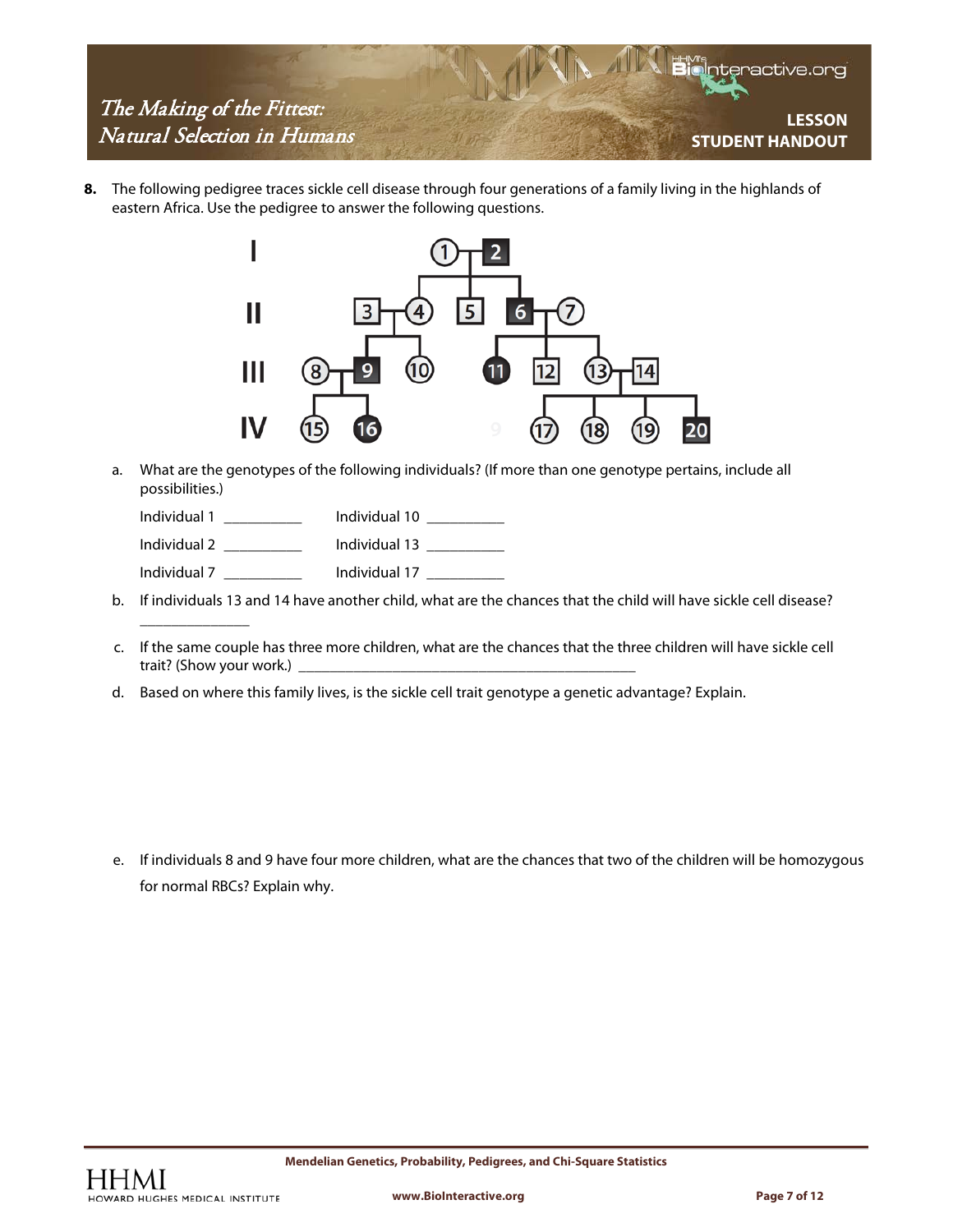

- **9.** Imagine that you are a genetic counselor, and a couple planning to start a family comes to you for information. Jerome was married before, and he and his first wife have a daughter with sickle cell disease. The brother of his current wife, Michaela, died of complications from sickle cell disease, but neither of her parents has the disease.
	- a. Draw a pedigree representing this family. Be sure to clearly label Jerome and Michaela.

b. What is the probability that Jerome and Michaela will have a baby with sickle cell disease? Note that neither Jerome nor Michaela has sickle cell disease. (Show your work.)

- **10.** Natasha and Demarcus are planning on having children. Each has a sister with sickle cell disease. Neither Natasha nor Demarcus nor any of their parents have the disease, and none of them has been tested to see if they have sickle cell trait.
	- a. Draw a pedigree representing this family. Be sure to clearly label Natasha and Demarcus.

b. Based on this incomplete information, calculate the probability that if this couple has a child, the child will have sickle cell disease.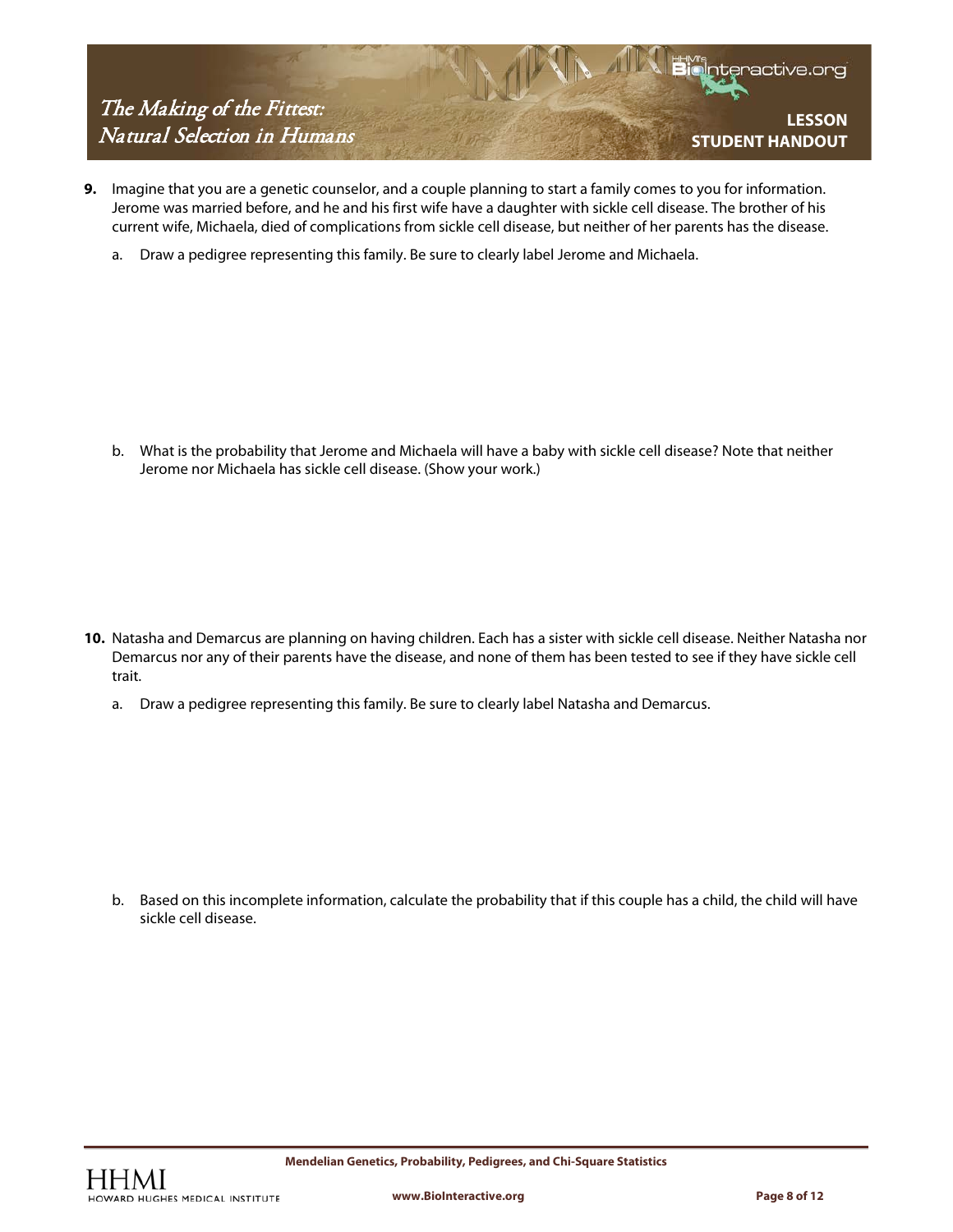**LESSON STUDENT HANDOUT**

### CHI-SQUARE STATISTICS

**11.** Multiple couples living in a small village in the eastern African lowlands, all of whom are heterozygous for the *HbS* allele, have 500 children among them. Of these children, 139 are homozygous for *HbA*, 279 are heterozygous for *HbS*, and 82 suffer from sickle cell disease. Are these data statistically significant? Explain using a chi-square statistical analysis test.

Chi-Square Data Table

| <b>Phenotype/Genotype</b> | Observed (o) | Expected (e) | $(o-e)$ | $(o - e)2/e$ |
|---------------------------|--------------|--------------|---------|--------------|
|                           |              |              |         |              |
|                           |              |              |         |              |
|                           |              |              |         |              |

- a. What is the chi-square value (χ<sup>2</sup>)? \_\_\_\_\_\_\_\_\_\_
- b. Calculate the degrees of freedom (*df*). \_\_\_\_\_\_\_\_\_\_
- c. Using the critical values table (see page 12), determine the *P* value.
- d. Interpret the *P* value as it relates to these data. Explain the significance.

e. Which of the children have the greatest chance of survival? Explain why.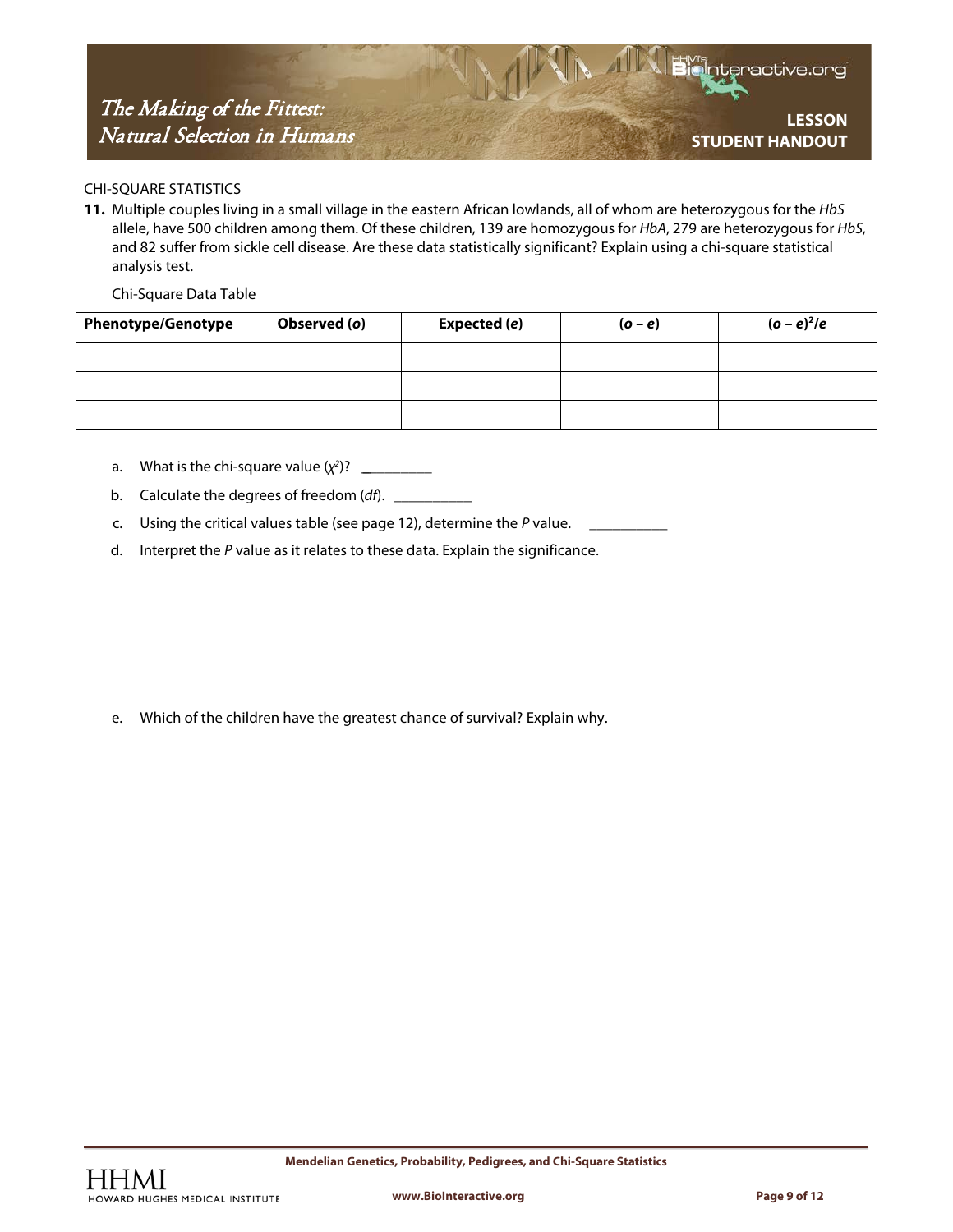

**12.** Suppose there are 50 couples with the same blood type and hemoglobin genotypes. They live on a small, isolated Pacific island on which very few mosquitoes have been identified. All the individuals are heterozygous for type A blood and have sickle cell trait. The 50 couples had 224 children over the years. The children were all tested for blood type and for the presence of the sickle cell allele. Here are the results.

| <b>Blood Test Results</b>   | Number of<br>Children |
|-----------------------------|-----------------------|
| Type A, normal RBCs         | 48                    |
| Type O, normal RBCs         | 18                    |
| Type A, sickle cell trait   | 92                    |
| Type O, sickle cell trait   | 33                    |
| Type A, sickle cell disease | 27                    |
| Type O, sickle cell disease | 6                     |

Are these data significant? Explain using a chi-square statistical analysis test. (Use the table below if you need assistance.)

#### Chi-Square Data Table

| Phenotype | Observed (o) | Expected (e) | $(o - e)$ | $(o - e)^2/e$ |
|-----------|--------------|--------------|-----------|---------------|
|           |              |              |           |               |
|           |              |              |           |               |
|           |              |              |           |               |
|           |              |              |           |               |
|           |              |              |           |               |
|           |              |              |           |               |

**a**. What is  $\chi^2$ ? \_\_\_\_\_\_\_\_\_\_\_\_

b. Calculate *df*.

- c. Using the critical values table, determine the *P* value.
- d. Interpret the *P* value as it relates to these data. Explain the significance.

Testing Results

e. From what you know about hemoglobin, sickle cell disease, and blood type, what selection pressure is acting on this population of children and causing the null hypothesis to be rejected? Explain your answer. (Hint: Look at the actual differences between the observed and expected numbers.)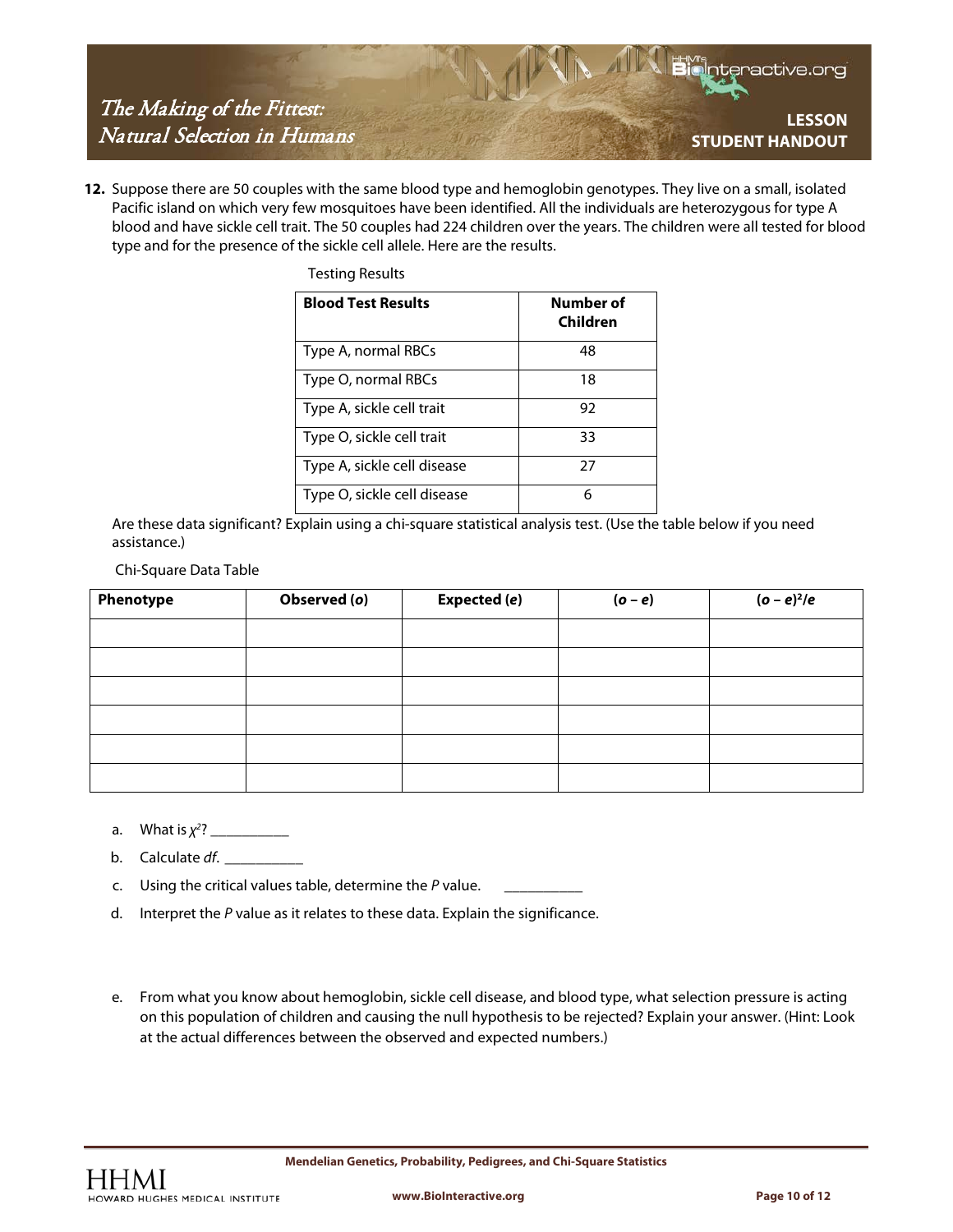f. Due to the increase in global travel and the prevalence of invasive species, the *Anopheles* mosquito carrying the malaria parasite was inadvertently introduced to this isolated Pacific island. A researcher, 100 years from the present day, decides to complete a follow-up study and monitors another 50 couples who are all heterozygous for type A blood and have sickle cell trait. These couples had 136 children. Based on the introduction of the *Anopheles* mosquito carrying the malaria parasite, *predict scientifically logical* observed numbers of children for each genotype possibility and complete a chi-square statistical analysis test.

## **Chi-Square Data Table**

| Phenotype | <b>Predicted Observed</b><br>(o) | <b>Expected (e)</b> | $(o-e)$ | $(o - e)2/e$ |
|-----------|----------------------------------|---------------------|---------|--------------|
|           |                                  |                     |         |              |
|           |                                  |                     |         |              |
|           |                                  |                     |         |              |
|           |                                  |                     |         |              |
|           |                                  |                     |         |              |
|           |                                  |                     |         |              |

- i. What is your *predicted* chi-square value (χ<sup>2</sup>)? \_\_\_\_\_\_\_\_\_\_\_\_
- ii. Calculate *df*.
- iii. Using the critical values table, determine the *predicted* P value. \_\_\_\_\_\_\_\_\_
- iv. From your predicted numbers, do you accept or reject the null hypothesis? \_\_
- v. Based on what you know about hemoglobin, sickle cell disease, blood type, and malaria, what selection pressures are acting on this population of children? Explain your answer.